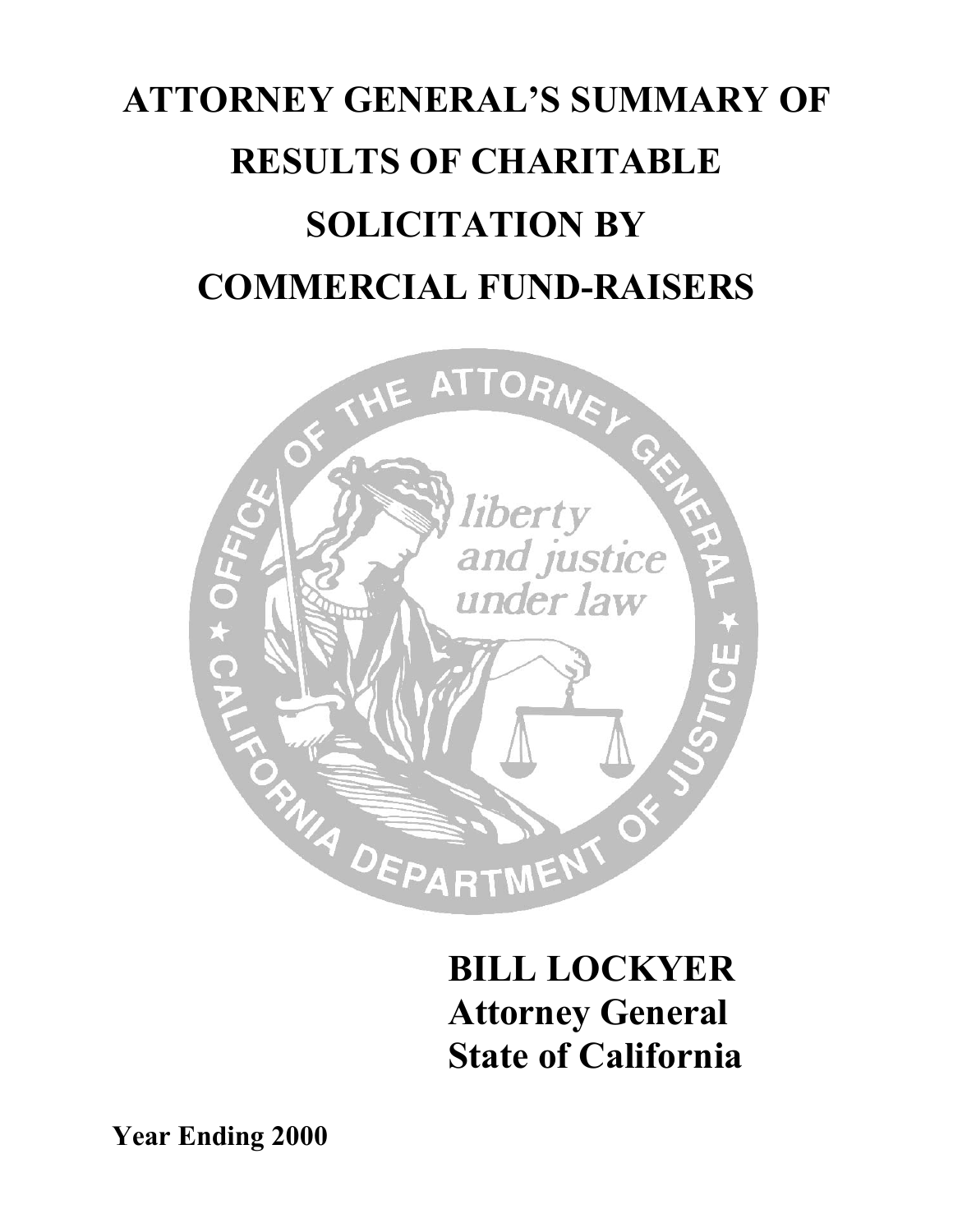## ATTORNEY GENERAL'S SUMMARY OF RESULTS OF CHARITABLE

### SOLICITATION BY COMMERCIAL FUND-RAISERS (Government Code § 12599)

### TABLE OF CONTENTS

#### **INTRODUCTION**

| TABLE          | <b>SUBJECT/TITLE</b>                                                                                                 | <b>PAGES</b> |
|----------------|----------------------------------------------------------------------------------------------------------------------|--------------|
| $\mathbf{1}$   | CFR LISTING BY PERCENTAGE TO CHARITY<br>IN WHICH 15% OR LESS WENT TO CHARITY                                         | $1 - 6$      |
| $\overline{2}$ | CFR LISTING BY PERCENTAGE TO CHARITY                                                                                 | $1 - 39$     |
| 3              | <b>CHARITABLE PURPOSE LISTED</b><br>ALPHABETICALLY WITH CFR                                                          | $1 - 53$     |
| $\overline{4}$ | BREAKDOWN OF CAMPAIGNS BY EVENT                                                                                      | $1 - 50$     |
| 5              | LISTING OF FINANCIAL REPORTS RECEIVED<br>THAT ARE UNACCEPTABLE FOR FILING<br>SORTED BY PERCENT TO CHARITY            | $1 - 3$      |
| 6              | <b>COMMERCIAL FUND-RAISERS THAT WERE</b><br>REGISTERED IN 2000 BUT DID NOT FILE<br><b>FINANCIAL REPORTS FOR 2000</b> | $1 - 3$      |
| $\overline{7}$ | DELINQUENT REPORTS LISTED<br>BY PERCENTAGE TO CHARITY                                                                | $1 - 2$      |
|                | California Department of Justice<br>2000                                                                             |              |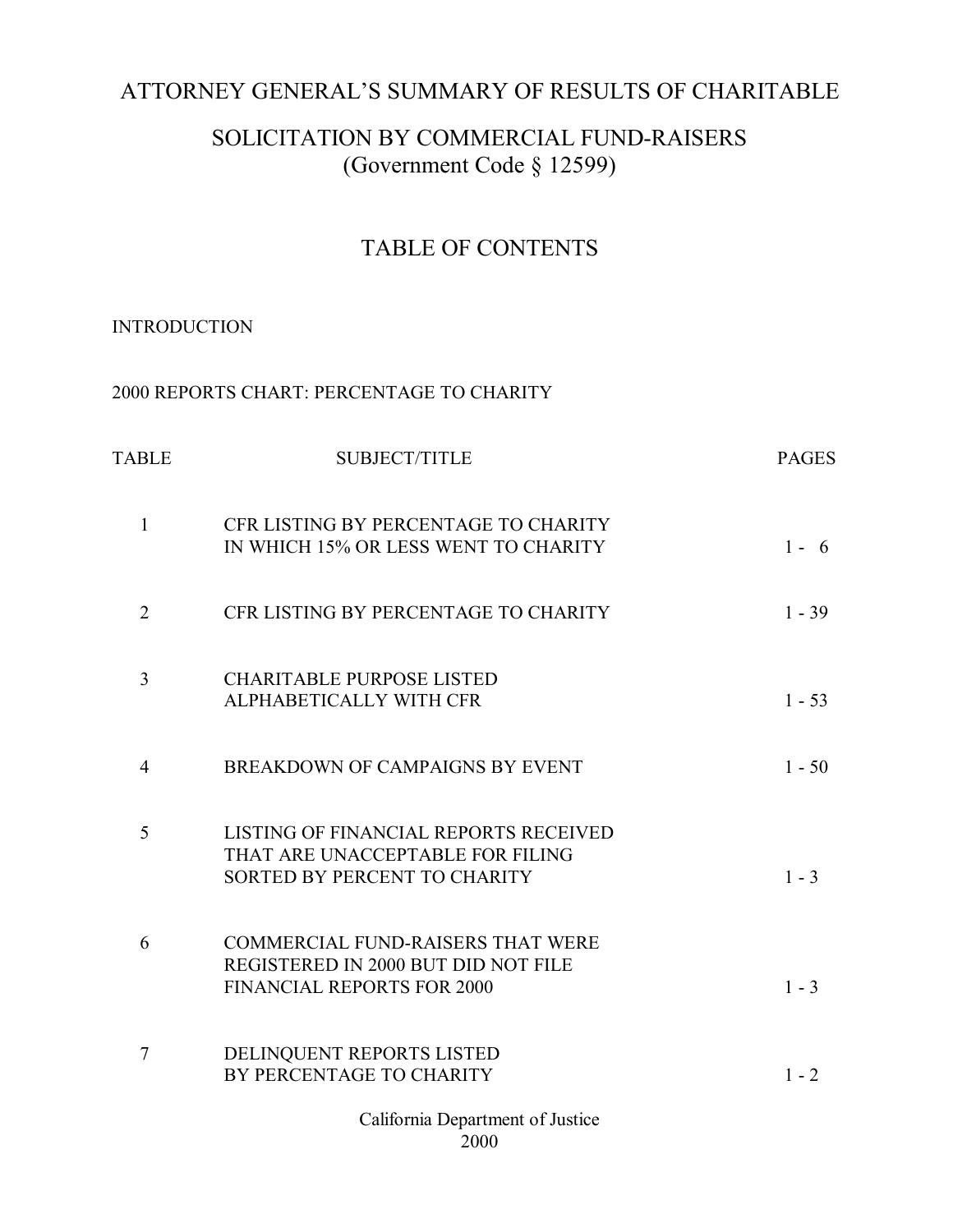*State of California DEPARTMENT OF JUSTICE*



1300 I STREET P.O. BOX 903447 SACRAMENTO, CA 94203-4470 Public: (916) 445-2021 Facsimile: (916) 444-3651 E-Mai[l: http://ag.ca.gov/charities/](http://ag.ca.gov/charities/) 

#### **ATTORNEY GENERAL'S SUMMARY OF RESULTS OF CHARITABLE SOLICITATION BY COMMERCIAL FUND-RAISERS**

 profit business and contracts with charities, for compensation, to raise money on their behalf. The term "commercial fund-raiser" refers generally to a person or corporation that is a for-The commercial fund-raiser usually makes a profit by charging charities a flat fee or a percentage of the contributions collected on behalf of the charities. It is important to note, however, that most of the 85,000 charities registered with the Attorney General do *not* use commercial fund-raisers to raise funds.

Historical figures show that a campaign conducted by a commercial fund-raiser returns, on average, less than 50 percent of the contributions to the charity. The rest is retained by the commercial fund-raiser as a fund-raising fee. This summary reflects the results of solicitation by commercial fundraisers in 2000, as stated in reports they are required to file with the Attorney General. In 2000, commercial fund-raisers collected a total of about \$325.1 million in charitable contributions within this state. The return to charity from the average commercial fund-raiser campaign was 35.03 percent.

The "Average Percent to Charity" shown for this and past years was obtained by taking the percentage of contributions returned to charity for each solicitation campaign, adding the individual percentages together, and dividing by the number of campaigns, thus obtaining the "percent to charity" for the average campaign. A second table shows overall revenue raised and overall revenue to charity. Calculation of the percentage of charitable contributions going to charity using these overall figures is skewed by a few individual campaigns with revenue figures that are very high in comparison to most campaigns. Because these overall figures do not yield a "percent to charity" that is reflective of the average campaign, they have not been used in calculating the "Average Percent to Charity."

The following summarizes the total number of commercial fund-raising campaigns that yielded specific percentages to charities: more than 50% to charity (181), between 31% and 50% to charity (76), between 21% and 30% to charity (65), between  $16\%$  and  $20\%$  (71), and 15% and less to charity (113).

It is important to note that the information in this summary is taken unedited from reports filed by the charities and fund-raisers themselves. To be accepted by the Attorney General, the reports must be signed by the commercial fund-raisers *and* officers of the charities for whom the solicitations were made. The actual reports should be consulted for more complete information provided by the filers. You may review the reports, as well as a wealth of information about charities and fund-raising, on the Attorney General's Internet web site: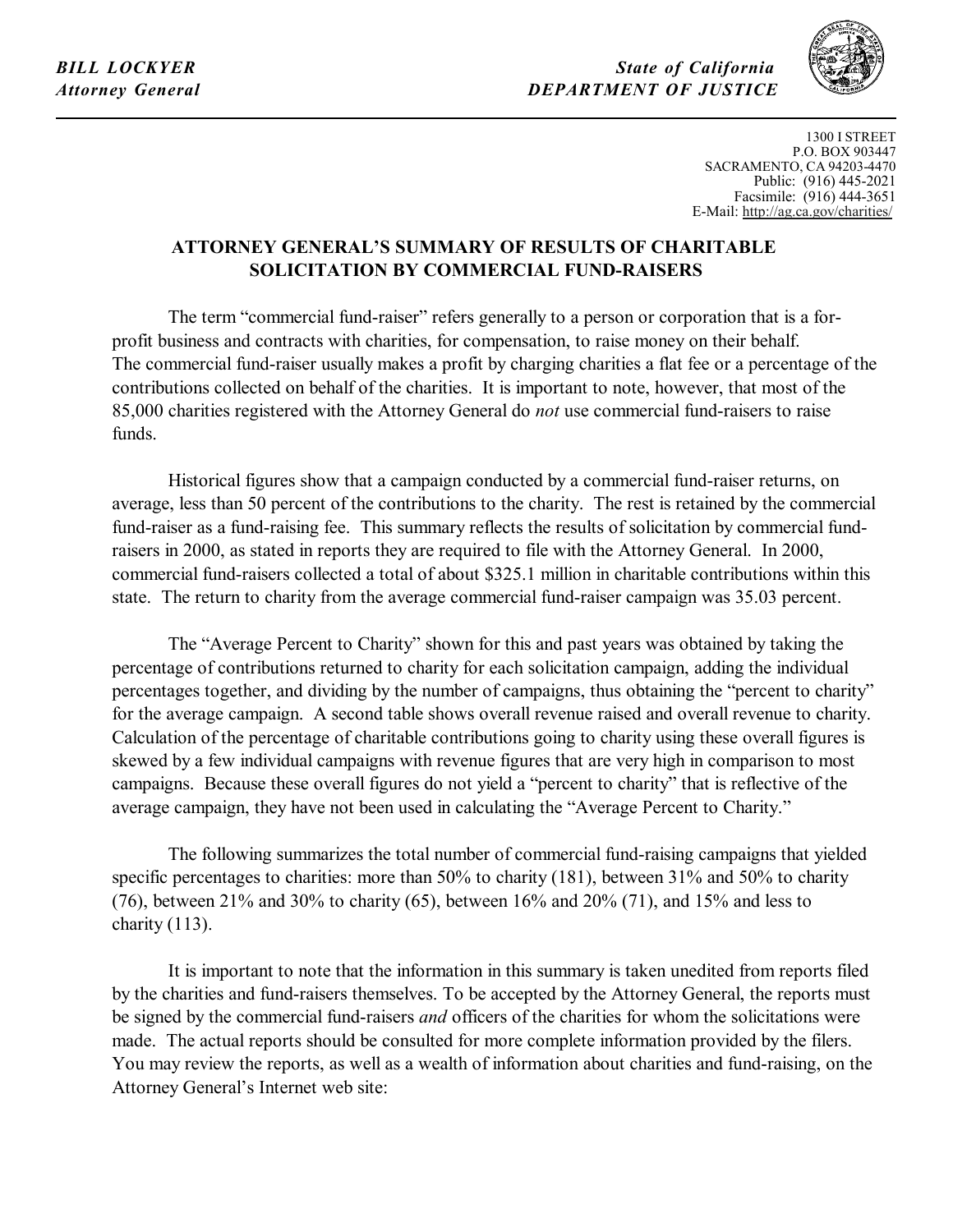### <http://ag.ca.gov/charities/>

The Attorney General also publishes a Guide to Charitable Solicitation. You may obtain a Guide at the Attorney General's Internet web site, or write to the Attorney General's Public Inquiry Unit, P.O. Box 944255, Sacramento, California 94244.